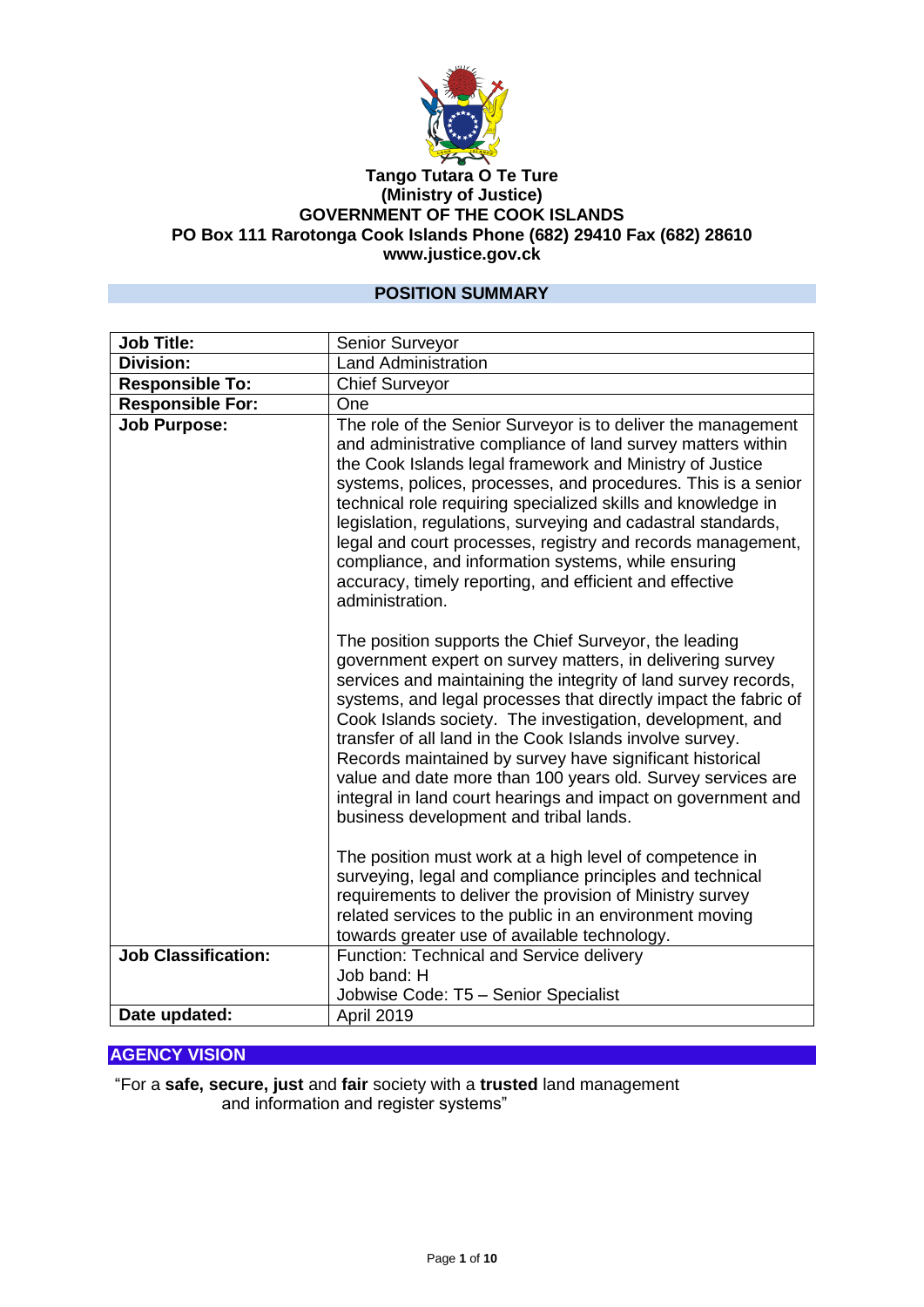

| <b>KEY RESULT AREAS (KRA'S)/OUTPUTS</b>                                                                                                                                                                                                                                                                                                                                                                                                                                                                                                                                                                                                                                                                                                                                                                                                                                                                                                                                                                                                                                                    |                                                                                                                                                                                                                                                                                                                                                                                                                                                                                                                                                                                                    |
|--------------------------------------------------------------------------------------------------------------------------------------------------------------------------------------------------------------------------------------------------------------------------------------------------------------------------------------------------------------------------------------------------------------------------------------------------------------------------------------------------------------------------------------------------------------------------------------------------------------------------------------------------------------------------------------------------------------------------------------------------------------------------------------------------------------------------------------------------------------------------------------------------------------------------------------------------------------------------------------------------------------------------------------------------------------------------------------------|----------------------------------------------------------------------------------------------------------------------------------------------------------------------------------------------------------------------------------------------------------------------------------------------------------------------------------------------------------------------------------------------------------------------------------------------------------------------------------------------------------------------------------------------------------------------------------------------------|
| KRAs for this position (maximum of 6)                                                                                                                                                                                                                                                                                                                                                                                                                                                                                                                                                                                                                                                                                                                                                                                                                                                                                                                                                                                                                                                      | <b>Key Performance Indicators</b><br>(use SMART principles)                                                                                                                                                                                                                                                                                                                                                                                                                                                                                                                                        |
| 1. Survey Management and Operations<br>Provide advice and input into the development<br>and implementation of policies, procedures,<br>and manuals for Ministry of Justice relating to<br>land survey, cadastral, and geospatial<br>information, in accordance with applicable<br>legislation and regulation, and with due regard<br>to New Zealand survey standards.<br>Provide timely advice to Secretary and senior<br>$\bullet$<br>management to facilitate sound management<br>decision making and develop innovative<br>solutions to achieve Ministry plans' (including<br>Business Plan and Strategic Plan) goals within<br>budget.<br>Efficiently and effectively oversee the<br>management, review, regulation and<br>monitoring of survey matters, including<br>document filing, surveying and related court<br>processes, draught and cadastral work,<br>generation and approval of schemes and<br>maps, the verification, authentication,<br>evaluation, and custody of private surveyor<br>information, and verification of survey data for<br>compliance to control network. | Ministry policies and<br>procedures updated and<br>consistent with applicable<br>legislative and regulatory<br>requirements, and best<br>practices (e.g. NZIS<br>standards).<br>Timely completion of<br><b>Business Plan and</b><br>Budget and proper<br>allocation of resources to<br>achieve Ministry Plans'<br>goals.<br>Survey matters are timely<br>$\bullet$<br>managed, reviewed,<br>regulated and monitored<br>for legislative and<br>regulatory compliance,<br>and appropriately<br>actioned.<br>When required, accurate<br>$\bullet$<br>expert information is<br>provided to the Courts. |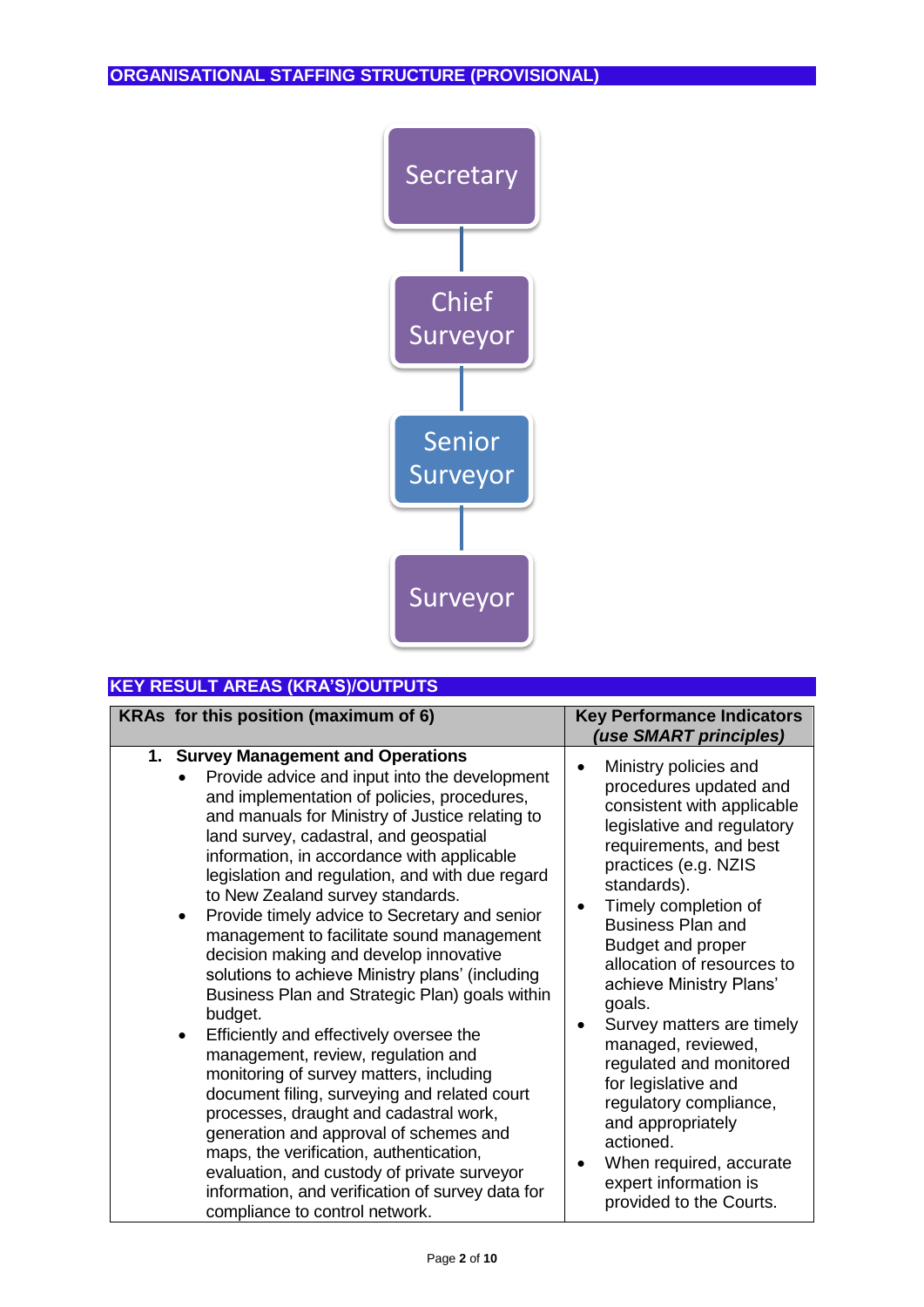| $\bullet$<br>٠ | In consultation with the Chief Surveyor,<br>prepares and provides affidavits, evidence, and<br>expert opinion and testimony when required by<br>Court, and where necessary conduct onsite<br>land visits by Court.<br>Ensure prescribed fees are paid and receipted,<br>recorded, and trading revenue is collated and<br>timely reported within policies and procedures.<br>Retrieve and prepare survey records for public<br>enquiries and Land Court hearings (including<br>High Court, Court of Appeal, Privy Council,<br>Tribunals and Boards).<br>Monitor, manage and update relevant<br>information systems and ensure data entered<br>are verified and accurate, maintained and<br>secure.<br>Manage and regulate the survey control<br>network, manage the correction and reporting<br>of any defects, and conduct regular<br>inspections, in consultation with the Chief<br>Surveyor.<br>Ensure the execution of applicable Court<br>orders relating to land survey and the proper<br>updating of the survey records for data<br>integrity.<br>Manage the issuance of required<br>advertisements and notices, including reminder<br>notices to applicants, private surveyors,<br>lawyers, and agents, within legislative<br>requirements, policy, procedures, and best<br>practices.<br>Prepares and verifies mathematical<br>calculations related to surveying and basic<br>engineering, which may include the<br>computation and adjustment of angles,<br>distances, bearings, traverses and elevations,<br>interpretation and computation of field data,<br>evaluation of accuracy and completeness, and<br>maintenance of records and vertical and<br>horizontal control notes. | $\bullet$<br>$\bullet$<br>$\bullet$<br>$\bullet$<br>$\bullet$<br>$\bullet$<br>$\bullet$ | Appropriate fees are<br>collected, receipted,<br>recorded, and reported.<br>Monitor compliance and<br>verify correct processes<br>are adhered to.<br>Survey records are<br>properly prepared to<br>facilitate court hearings<br>and public enquiries<br>within agreed parameters.<br>Information systems data<br>are accurate and kept up<br>to date, including Autocad<br>information.<br>The survey control<br>network is accurate,<br>maintained, and regularly<br>inspected.<br>Survey records are<br>accurately and timely<br>updated to reflect Court<br>orders received.<br>Appropriate<br>advertisements and<br>notices are provided.<br>Survey work is accurate<br>and completed at a high<br>level competency. |
|----------------|----------------------------------------------------------------------------------------------------------------------------------------------------------------------------------------------------------------------------------------------------------------------------------------------------------------------------------------------------------------------------------------------------------------------------------------------------------------------------------------------------------------------------------------------------------------------------------------------------------------------------------------------------------------------------------------------------------------------------------------------------------------------------------------------------------------------------------------------------------------------------------------------------------------------------------------------------------------------------------------------------------------------------------------------------------------------------------------------------------------------------------------------------------------------------------------------------------------------------------------------------------------------------------------------------------------------------------------------------------------------------------------------------------------------------------------------------------------------------------------------------------------------------------------------------------------------------------------------------------------------------------------------------------------------------------------------|-----------------------------------------------------------------------------------------|--------------------------------------------------------------------------------------------------------------------------------------------------------------------------------------------------------------------------------------------------------------------------------------------------------------------------------------------------------------------------------------------------------------------------------------------------------------------------------------------------------------------------------------------------------------------------------------------------------------------------------------------------------------------------------------------------------------------------|
| 2.             | <b>Records Management</b><br>Using available technology, efficiently and                                                                                                                                                                                                                                                                                                                                                                                                                                                                                                                                                                                                                                                                                                                                                                                                                                                                                                                                                                                                                                                                                                                                                                                                                                                                                                                                                                                                                                                                                                                                                                                                                     |                                                                                         | Survey records are                                                                                                                                                                                                                                                                                                                                                                                                                                                                                                                                                                                                                                                                                                       |
|                | effectively oversee the management of survey<br>records so records are organized, complete,<br>updated, preserved, digitized, and compliant<br>with legislation, regulations, and Ministry<br>policies and procedures.<br>Manage hard copy documents so they are<br>timely and properly scanned, digitized,<br>preserved, filed, and maintained according to<br>Ministry policies and procedures.<br>Digital records are organized, internally<br>accessible and searchable, and configured for<br>public access in accordance with Ministry<br>policy, procedures and set parameters.<br>Undertake faxing, photocopying, scanning,                                                                                                                                                                                                                                                                                                                                                                                                                                                                                                                                                                                                                                                                                                                                                                                                                                                                                                                                                                                                                                                          | $\bullet$<br>$\bullet$                                                                  | complete, have no errors,<br>and all applicable<br>documents have been<br>scanned and no backlog.<br>Physical records are<br>organized, cared for,<br>digitized, and properly<br>stored.<br>Digital records are<br>organized, backed up,<br>secured, complete, and<br>timely updated when<br>necessary, and properly<br>maintained for referential                                                                                                                                                                                                                                                                                                                                                                       |
|                | printing, laminating, binding, filing, distribution<br>and dissemination as required.                                                                                                                                                                                                                                                                                                                                                                                                                                                                                                                                                                                                                                                                                                                                                                                                                                                                                                                                                                                                                                                                                                                                                                                                                                                                                                                                                                                                                                                                                                                                                                                                        |                                                                                         | integrity and prevent<br>corruption and                                                                                                                                                                                                                                                                                                                                                                                                                                                                                                                                                                                                                                                                                  |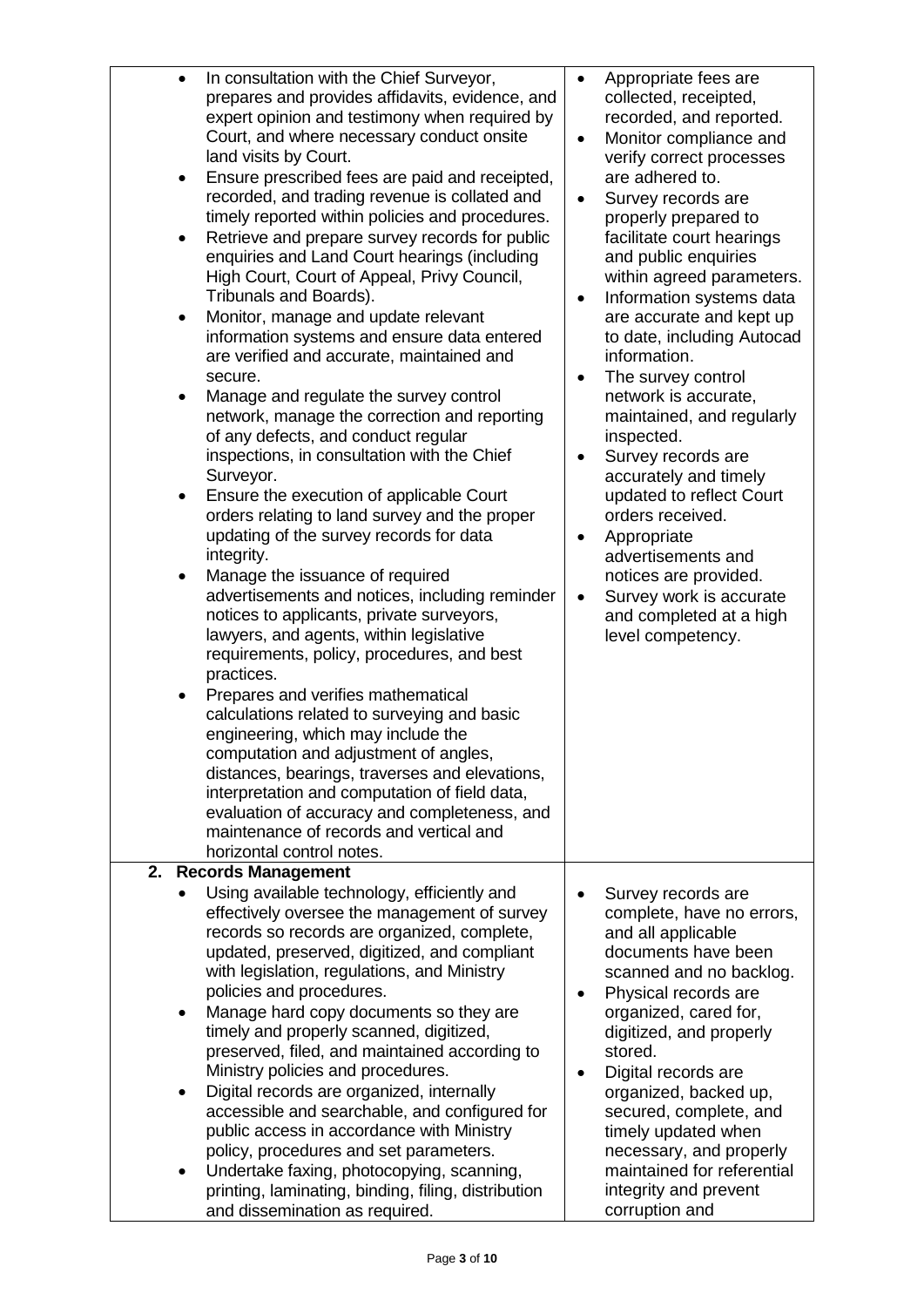| Coordinate with IT staff to ensure digital<br>$\bullet$<br>backups of survey files and records are being<br>done and are maintained.<br>Records are maintained in a manner to<br>$\bullet$<br>facilitate for quick and easy reporting.<br>Relevant survey information generated by<br>$\bullet$<br>private surveyors are captured, regulated, and<br>secured in Ministry of Justice custody within<br>applicable policies and procedures.<br>Coordinate with appropriate persons so that<br>$\bullet$<br>record storage areas are kept clean, healthy,<br>tidy, safe, secure, organized and clear of<br>clutter, within Ministry policy and procedures.                                                                                                                                                                                                                                                                                                                                                                                                                                                                                                                                                                                                                                                                                                                 | unauthorized access or<br>duplication.<br>Tasks are completed<br>$\bullet$<br>within set parameters.<br>Digital records are actively<br>being backed up, and<br>backups are maintained.<br>Any backlog in records<br>$\bullet$<br>management is<br>documented, timely<br>mitigated and resolved,<br>and any indexing<br>completed.<br>Relevant private surveyor<br>information is in Ministry<br>of Justice custody.<br>Record storage areas are<br>stored and regularly<br>cleaned in a manner to<br>maximize record<br>preservation.                                                                                                                                                                                                                                                                                                 |
|-------------------------------------------------------------------------------------------------------------------------------------------------------------------------------------------------------------------------------------------------------------------------------------------------------------------------------------------------------------------------------------------------------------------------------------------------------------------------------------------------------------------------------------------------------------------------------------------------------------------------------------------------------------------------------------------------------------------------------------------------------------------------------------------------------------------------------------------------------------------------------------------------------------------------------------------------------------------------------------------------------------------------------------------------------------------------------------------------------------------------------------------------------------------------------------------------------------------------------------------------------------------------------------------------------------------------------------------------------------------------|----------------------------------------------------------------------------------------------------------------------------------------------------------------------------------------------------------------------------------------------------------------------------------------------------------------------------------------------------------------------------------------------------------------------------------------------------------------------------------------------------------------------------------------------------------------------------------------------------------------------------------------------------------------------------------------------------------------------------------------------------------------------------------------------------------------------------------------|
| <b>Land Administration Division and Pa Enua</b><br>3.<br>Assists with and resolves general queries<br>$\bullet$<br>relating to services provided by the Land<br>Administration division, and facilitates accurate<br>and timely responses.<br>Assists with formulating, coordinating, and<br>$\bullet$<br>fulfilling divisional tasks and processes as<br>needed within legislation, regulation, and<br>policy.<br>Provides training of divisional staff, outer island<br>$\bullet$<br>staff, and relevant outer island and other<br>relevant persons on matters relating to survey.<br>Provide support and advice to Pa Enua staff on<br>matters relating to survey matters, and the<br>provision of information where appropriate.<br>Inform and consult with Secretary and HR &<br>$\bullet$<br>Asset Manager in relation to any management<br>issue.<br>Support the Secretary and senior management<br>$\bullet$<br>in resolving conflicts related to work related<br>issues.<br>Implement the Ministry performance<br>$\bullet$<br>management plan, training and development<br>plan, business plan, strategic plan, disaster risk<br>management plan, and communications plan.<br>Take on responsibilities of survey staff in their<br>$\bullet$<br>absence or vacancy where necessary, and<br>support Land Administration staff during<br>absences or vacancies. | General enquiries relating<br>$\bullet$<br>to the Land Administration<br>division are resolved.<br>Tasks are timely<br>٠<br>completed within set<br>parameters.<br>Regular training is<br>$\bullet$<br>provided, and appropriate<br>persons are trained on<br>relevant matters.<br>Pa Enua staff are provided<br>accurate and timely advice<br>and support, and<br>appropriate data is<br>obtained.<br>Secretary and HR & Asset<br>$\bullet$<br>Manager are provided with<br>accurate and relevant<br>information and<br>management support to<br>resolve work related<br>issues.<br>All land administration<br>$\bullet$<br>staff have current<br>performance management<br>agreements.<br>Survey related duties are<br>٠<br>met and managed during<br>staff absence or vacancy,<br>and Land Administration<br>division is supported. |
| <b>Reporting and Compliance</b><br>4.<br>Review and verify submitted maps and other<br>documents for compliance with legislative and<br>regulatory requirements and processes.<br>Compile and submit regular accurate reports<br>$\bullet$<br>on survey activities, including the number and                                                                                                                                                                                                                                                                                                                                                                                                                                                                                                                                                                                                                                                                                                                                                                                                                                                                                                                                                                                                                                                                            | Documents are timely<br>$\bullet$<br>reviewed to determine<br>compliance and actioned<br>in accordance with                                                                                                                                                                                                                                                                                                                                                                                                                                                                                                                                                                                                                                                                                                                            |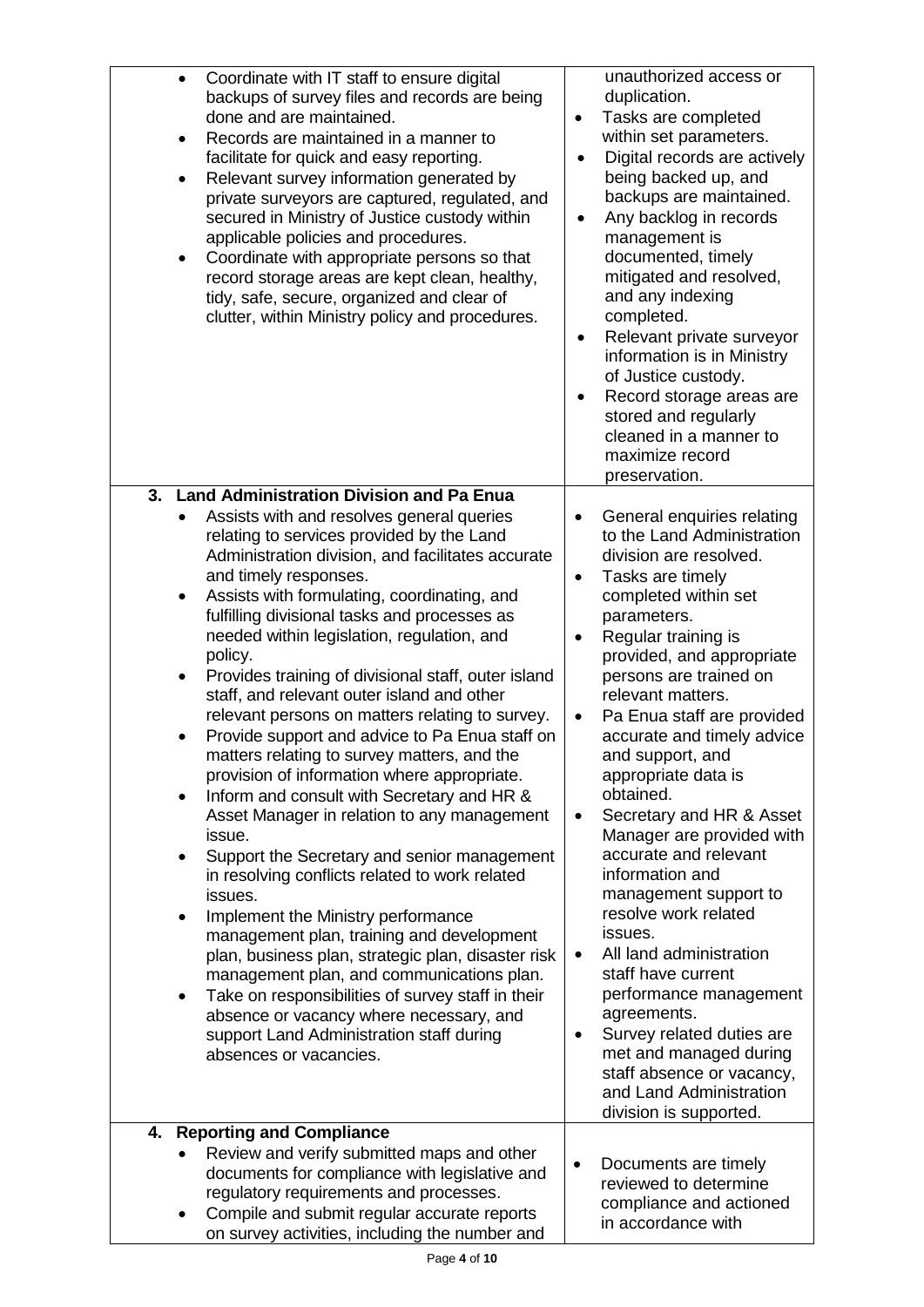| type of maps approved for land court<br>applications, number of inspections, number of<br>field work surveys, number of scheme and<br>draughts drafted, number of corrections<br>needed to control network, and any related<br>revenue and information.<br>Appropriately alert Chief Surveyor or<br>Secretary, and relevant Ministry management<br>and staff to discrepancies, errors, and<br>concerns, and actively resolve.<br>Provide reports to Secretary and Chief<br>$\bullet$<br>Surveyor regularly and as requested.<br>Collect daily information and statistical data for<br>$\bullet$<br>periodic reports and ministry use.<br>Assist in managing safety of survey staff in the<br>field by ensuring safety equipment and devices<br>(e.g. traffic control devices) are present and in<br>use as appropriate, and where necessary<br>assists with directing traffic.<br>Ensures accuracy of survey work.                                                                                                                                                                                                                         | policies, procedures, and<br>legislative requirements.<br>Reports are accurate,<br>$\bullet$<br>timely, and submitted at<br>least monthly, and within<br>set parameters.<br>Timely reporting and<br>$\bullet$<br>resolution of<br>discrepancies, errors, and<br>concerns.<br>Requested reports are<br>٠<br>accurate and timely<br>provided.<br>Statistical data is<br>$\bullet$<br>collected, accurate,<br>complete, and collated for<br>reports.<br>Safety equipment and<br>$\bullet$<br>devices are available,<br>maintained, and deployed<br>to ensure safety of survey<br>staff in the field.<br>Survey work is accurate<br>and no litigation.                                                                                                                                                           |
|--------------------------------------------------------------------------------------------------------------------------------------------------------------------------------------------------------------------------------------------------------------------------------------------------------------------------------------------------------------------------------------------------------------------------------------------------------------------------------------------------------------------------------------------------------------------------------------------------------------------------------------------------------------------------------------------------------------------------------------------------------------------------------------------------------------------------------------------------------------------------------------------------------------------------------------------------------------------------------------------------------------------------------------------------------------------------------------------------------------------------------------------|--------------------------------------------------------------------------------------------------------------------------------------------------------------------------------------------------------------------------------------------------------------------------------------------------------------------------------------------------------------------------------------------------------------------------------------------------------------------------------------------------------------------------------------------------------------------------------------------------------------------------------------------------------------------------------------------------------------------------------------------------------------------------------------------------------------|
| 5.<br><b>Customer Service and Risk Management</b><br>Efficiently and effectively manages, responds<br>to, and resolves local and international<br>enquiries by phone, email, or over the counter,<br>relating to survey information, applications and<br>court processes and their outcomes, and any<br>other relevant matters.<br>Ensures Ministry data and information,<br>٠<br>including customer and financial information,<br>are kept secure.<br>Manages and maintains survey equipment and<br>supplies.<br>Assist in the organizing, coordination, and<br>logistical support of all Ministry led and staff<br>related events and activities.<br>Where appropriate, educate and inform<br>customers of services and processes, and<br>facilitate access to information.<br>Under the direction of the Chief Surveyor,<br>٠<br>arbitrates land boundary disputes within<br>Ministry policies and procedures.<br>Provide timely advice and information to<br>Secretary and senior management when<br>requested, and when there are changes in<br>Ministry operations or applicable legislation,<br>regulations, and government policy. | <b>Enquiries are</b><br>$\bullet$<br>professionally managed<br>with accurate and<br>appropriate advice, and<br>complaints and resolutions<br>are documented.<br>Timely respond to<br>$\bullet$<br>enquiries (including phone<br>and email) within set<br>parameters.<br>No breaches in data and<br>information security.<br>Ministry survey equipment<br>$\bullet$<br>are in good working<br>condition and supplies are<br>sufficient.<br>Ministry led and staff<br>٠<br>related events and<br>activities are timely<br>organized within set<br>parameters.<br><b>Customer Satisfaction.</b><br>$\bullet$<br>Performance management<br>$\bullet$<br>agreement targets are<br>met.<br>Arbitrated disputes are<br>$\bullet$<br>resolved.<br>Accurate and timely<br>٠<br>advice and information is<br>provided. |
| 6. Systems and Legislation Development<br>Assist in the development, implementation,<br>and improvement of IT systems that improve<br>efficiency, effectiveness, reporting,<br>management and accessibility to Ministry                                                                                                                                                                                                                                                                                                                                                                                                                                                                                                                                                                                                                                                                                                                                                                                                                                                                                                                    | IT solutions are identified,<br>and implemented where<br>approved by the Secretary                                                                                                                                                                                                                                                                                                                                                                                                                                                                                                                                                                                                                                                                                                                           |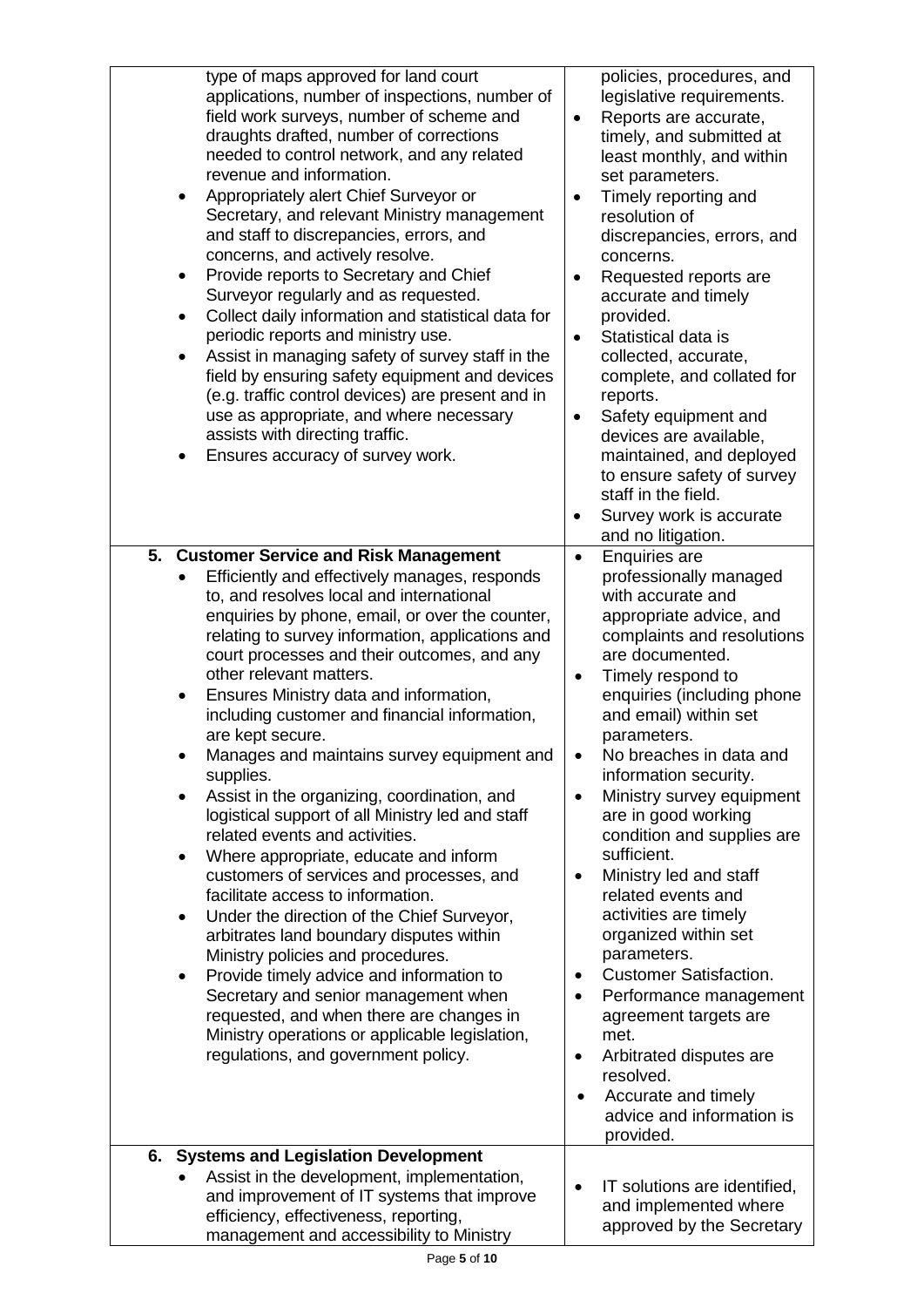services (e.g. online payment methods; case management system; online accessibility to land information) related to the survey matters.

- Assist in the creation, and ongoing review and updating, of legislation and regulations governing surveyors.
- Assist in the development, implementation, and maintenance of a system, with appropriate policies and procedures that collates and safeguards relevant survey information generated by private surveyors to provide central access, compliance, and custody of all relevant Cook Islands survey information with the Ministry of Justice.
- Assist in the development, implementation, and maintenance of a records management system that is consistent with legislative and regulatory requirements, and best practices, and facilitates quick and easy reporting and appropriate access.
- Assist in the development, implementation, and maintenance of accountability mechanisms to control, track, regulate and monitor survey work in the Cook Islands.
- Assist in community outreach programs, initiatives, and events relating to Land Administration division.
- Undertake feasibility studies at the direction of the Secretary or Chief Surveyor and report on the viability of proposed initiatives.
- Undertake any project or task assigned by the Secretary or Chief Surveyor that is reasonably expected to support the Ministry.

and where resources are available.

- Legislation is developed and updated that incorporates applicable New Zealand survey standards and registration of Cook Islands surveyors.
- A system with policies and procedures is developed and maintained to centralize custody of survey information with the Ministry of Justice.
- Records management meets requirements and best practices.
- Accountability mechanisms are in place, properly communicated to surveyors, and all official survey work done is properly documented and traceable.
- Community outreach programs, initiatives, and events are appropriately supported.
- Feasibility Studies are provided within agreed parameters.
	- Projects and tasks are completed within agreed parameters.

### **WORK COMPLEXITY**

|                | Indicate most challenging problem solving duties typically undertaken (3-4 examples):  |
|----------------|----------------------------------------------------------------------------------------|
|                | Time Management: Efficiently and effectively prioritizing and multitasking in order to |
|                | timely respond to daily enquiries by email, phone, and over the counter, while         |
|                | ensuring proper prescribed fees are paid, survey applications and approvals are        |
|                | verified, compliant with legal requirements and court orders, and executed, records    |
|                | are properly managed, customers are effectively educated on legal requirements,        |
|                | reports are timely submitted, and resolution of complex issues are progressed.         |
| $\overline{2}$ | Counselling customers and managing their land survey concerns, and assisting with      |
|                | advice on Ministry and Court processes.                                                |
| 3              | Arbitrating land boundary disputes in the Pa Enua, in consultation with the Chief      |
|                | Surveyor located on Rarotonga.                                                         |
| 4              | Having to follow up with private surveyors for non-compliance, accuracy and integrity  |
|                | of their survey work that will end up in land disputes and court proceedings.          |
| 5              | Negotiating the correction of records using Ministry records, processes and            |
|                | procedures, consistent with applicable legislation and regulation.                     |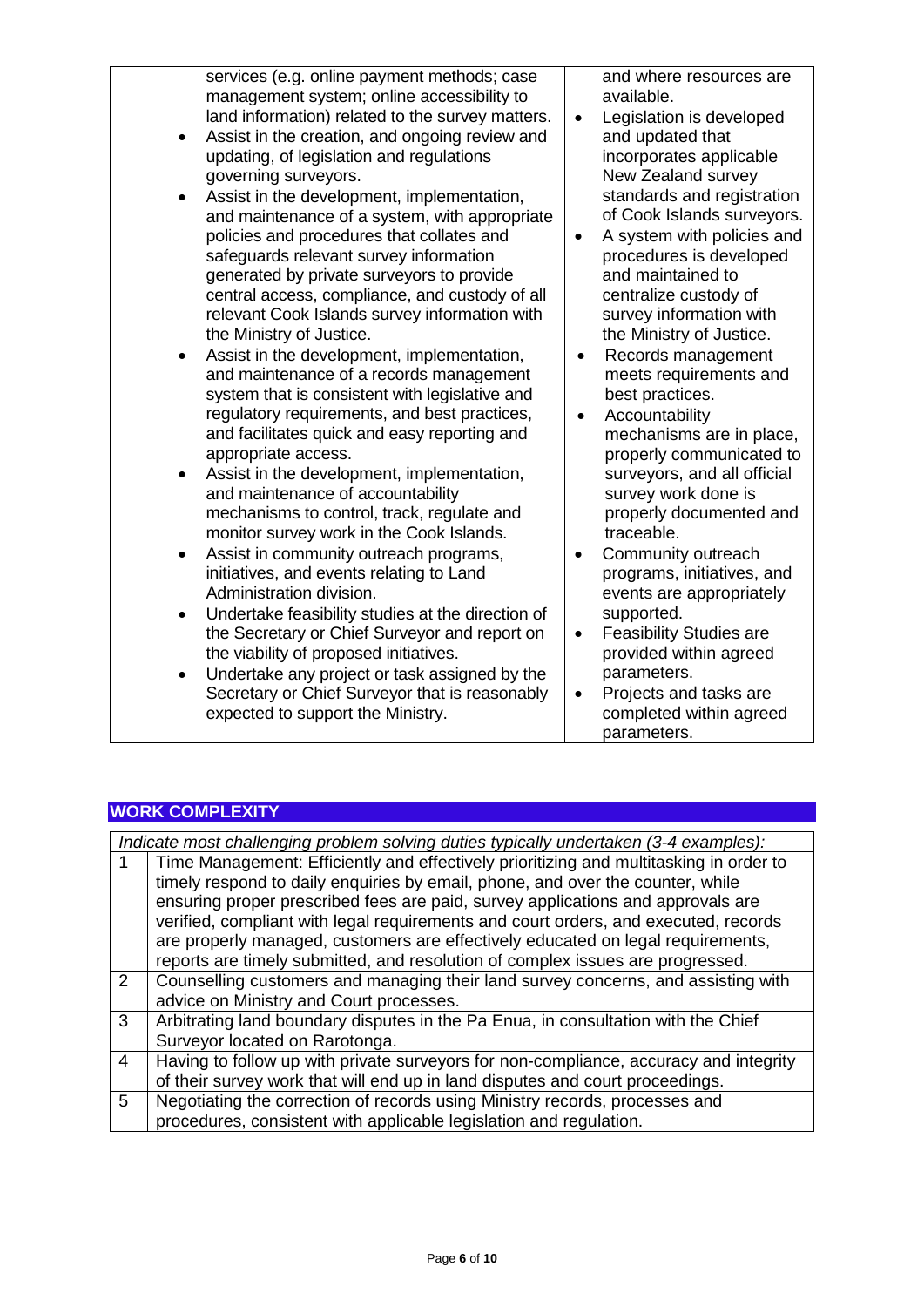Authority levels expressed in terms of routine expenditure, granting loans, and recruiting and dismissing staff. (*Explain the authority if any*)

| <b>Financial</b>   | None |
|--------------------|------|
| <b>Staff</b>       | ⊃ne  |
| <b>Contractual</b> | None |

### **FUNCTIONAL RELATIONSHIPS**

The requirement for human relations skills in dealing with other personnel and external contacts. *(List the external and internal types of functional relationships)*

| <b>Internal</b>                 | <b>Nature of Contact</b>                                                                                                                                                                                                                                              | <b>External</b>                                                                                                            | <b>Nature of Contact</b>                                                                                                                                                                                                                |
|---------------------------------|-----------------------------------------------------------------------------------------------------------------------------------------------------------------------------------------------------------------------------------------------------------------------|----------------------------------------------------------------------------------------------------------------------------|-----------------------------------------------------------------------------------------------------------------------------------------------------------------------------------------------------------------------------------------|
| Secretary of<br>Justice         | Light:<br>Providing advice on any<br>activities that may impact<br>on the operations of the<br>Survey section of the<br><b>Land Administration</b>                                                                                                                    | Service<br>Providers                                                                                                       | <b>Medium:</b><br>System support and<br>development input for<br>online platform(s).                                                                                                                                                    |
|                                 | division during the<br>absence of the Chief<br>Surveyor.                                                                                                                                                                                                              | Lawyers and<br>Land agents                                                                                                 | <b>Routine:</b><br>Exchanges information to<br>facilitate appropriate<br>responses to enquiries and                                                                                                                                     |
| Chief Surveyor,<br>Survey staff | Heavy:<br>Coordinates tasks and<br>projects, prepares and<br>delivers reports, conducts                                                                                                                                                                               |                                                                                                                            | compliance with court<br>orders and survey<br>standards.                                                                                                                                                                                |
|                                 | site inspection and<br>surveys on Rarotonga<br>and in Pa Enua, supports<br>the provision of court<br>evidence, approves<br>official survey maps<br>under direction of Chief<br>Surveyor, assists in<br>custody and records                                            | CIIC, Ministry<br>οf<br>Infrastructure,<br>Ministry of<br>Health,<br>Ministry of<br>Internal<br>Affairs, Te<br>Aponga Uira | <b>Routine:</b><br>Manages relationships and<br>provides information and<br>advice to facilitate other<br>Ministries and Agencies<br>functions and services (e.g.<br>survey Crown land) in<br>consultation with Chief<br>Surveyor.      |
|                                 | management,<br>maintenance of survey<br>network, and execution of<br>court orders, and seeks<br>and provides competent<br>advice on complex<br>issues. Where necessary,<br>assumes responsibilities<br>of survey staff in their<br>absence, or Chief<br>Surveyor when | Private<br>Surveyors                                                                                                       | <b>Routine:</b><br>Manages relationships and<br>assists with giving direction<br>and instruction in survey<br>matters, and exchanges<br>information to facilitate<br>responses to Survey<br>queries and processing<br>survey documents. |
| Court and Land<br>Court staff   | delegated.<br>Heavy:<br>Reviews and provides                                                                                                                                                                                                                          | Other<br>Government<br>Ministries and<br>Agencies                                                                          | <b>Medium:</b><br>Reviews and resolves<br>government and relevant<br>government facilitated                                                                                                                                             |
|                                 | information requested by<br>court, executes relevant<br>court orders, provides<br>court evidence and<br>evidence, assists in<br>negotiating correction of<br>records and resolution of                                                                                | Media                                                                                                                      | enquiries.<br>Medium:<br>Reviews and advertises<br>required notices.<br><b>Routine:</b>                                                                                                                                                 |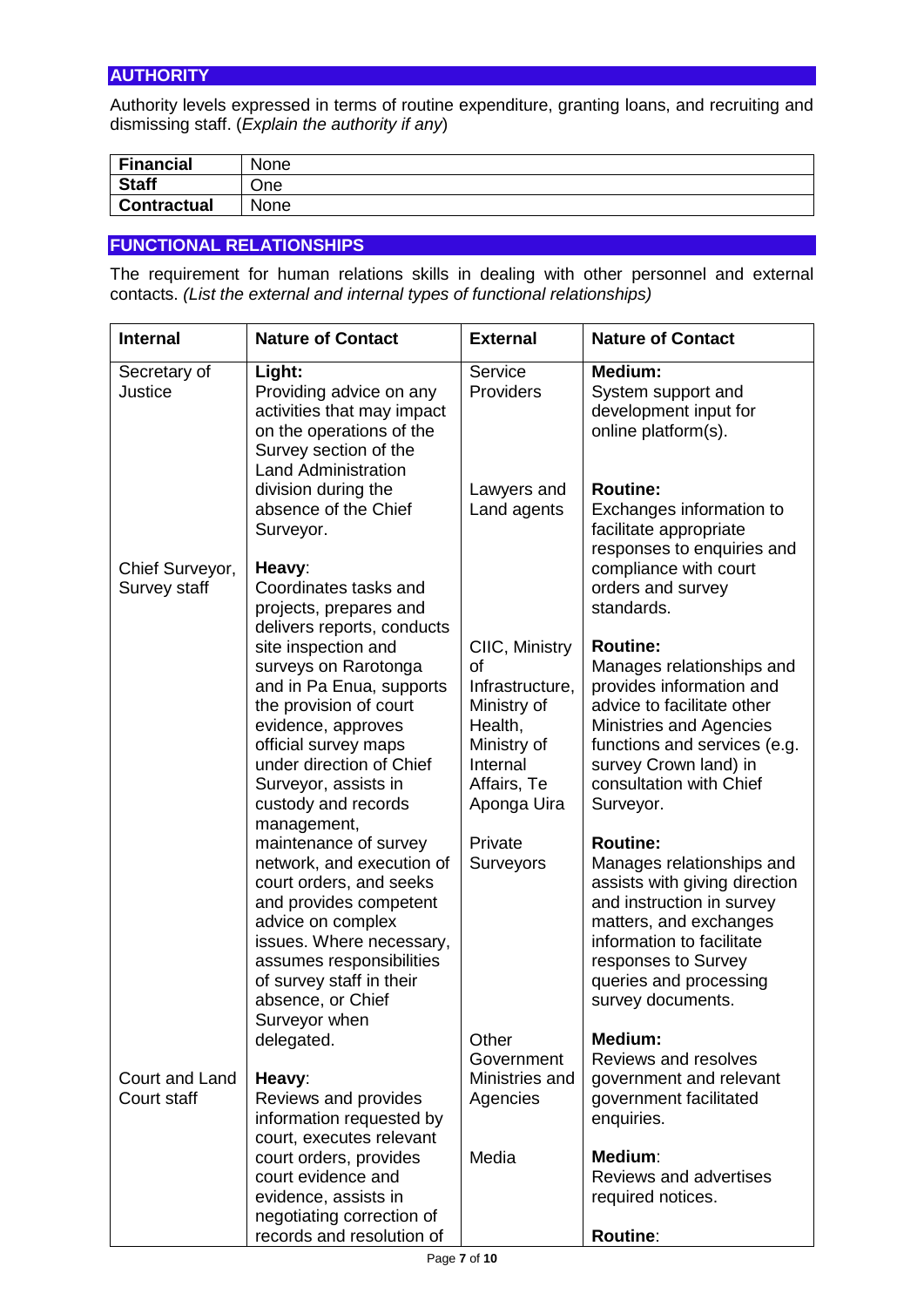|                               | land related complaints                                                                                                                                                                                                   | General | Manages and responds to                                                                                                                                                                                             |
|-------------------------------|---------------------------------------------------------------------------------------------------------------------------------------------------------------------------------------------------------------------------|---------|---------------------------------------------------------------------------------------------------------------------------------------------------------------------------------------------------------------------|
|                               | and relevant enquiries.                                                                                                                                                                                                   | public  | enquiries, implements<br>policy and procedure                                                                                                                                                                       |
| Judges and<br>Justices of the | Light:<br>Provide information                                                                                                                                                                                             |         | relating to research of<br>Ministry survey records,                                                                                                                                                                 |
| Peace                         | requested by court,<br>executes relevant court<br>orders, and provides<br>logistical support when<br>required. Assists in<br>coordinating any site visit<br>to land for judicial<br>determination of land<br>court cases. |         | provides advice and<br>training, assists in<br>arbitrating landownership<br>disputes relating to survey<br>maps, and community<br>outreach, ensures payment<br>of prescribed fees, and<br>facilitates OIA requests. |
| Corporate<br>Services staff   | Heavy:<br>Provides and obtains<br>information and support<br>relating to finance, IT, and<br>HR matters.                                                                                                                  |         |                                                                                                                                                                                                                     |
| Janitor                       | Medium:<br>Assists in the proper<br>cleaning, maintenance,<br>and security of record<br>storage areas.                                                                                                                    |         |                                                                                                                                                                                                                     |
| Pa Enua offices               | Medium/Heavy:<br>Provides information,<br>advice, support, and<br>training to Pa Enua staff<br>related to survey<br>services.                                                                                             |         |                                                                                                                                                                                                                     |
| All Ministry staff            | Medium:<br>Provides information and<br>assists with logistical<br>support and the<br>facilitation of Ministry<br>services. Promotes staff<br>cohesion.                                                                    |         |                                                                                                                                                                                                                     |

# **QUALIFICATIONS**

Level of education required to perform the functions of the position. This combines formal and informal levels of training and education.

| <b>Essential: (least qualification to be</b><br>competent)                                                                            | Desirable: (other qualifications for job)                                                                                                                                                |
|---------------------------------------------------------------------------------------------------------------------------------------|------------------------------------------------------------------------------------------------------------------------------------------------------------------------------------------|
| A bachelor's degree in surveying or<br>$\bullet$<br>engineering.<br>Registered Surveyor (professional<br>$\bullet$<br>qualification). | Post-graduate qualifications in<br>surveying, engineering, land<br>management, or business<br>management.<br>Current member of New Zealand<br>$\bullet$<br>Institute of Surveyors (NZIS) |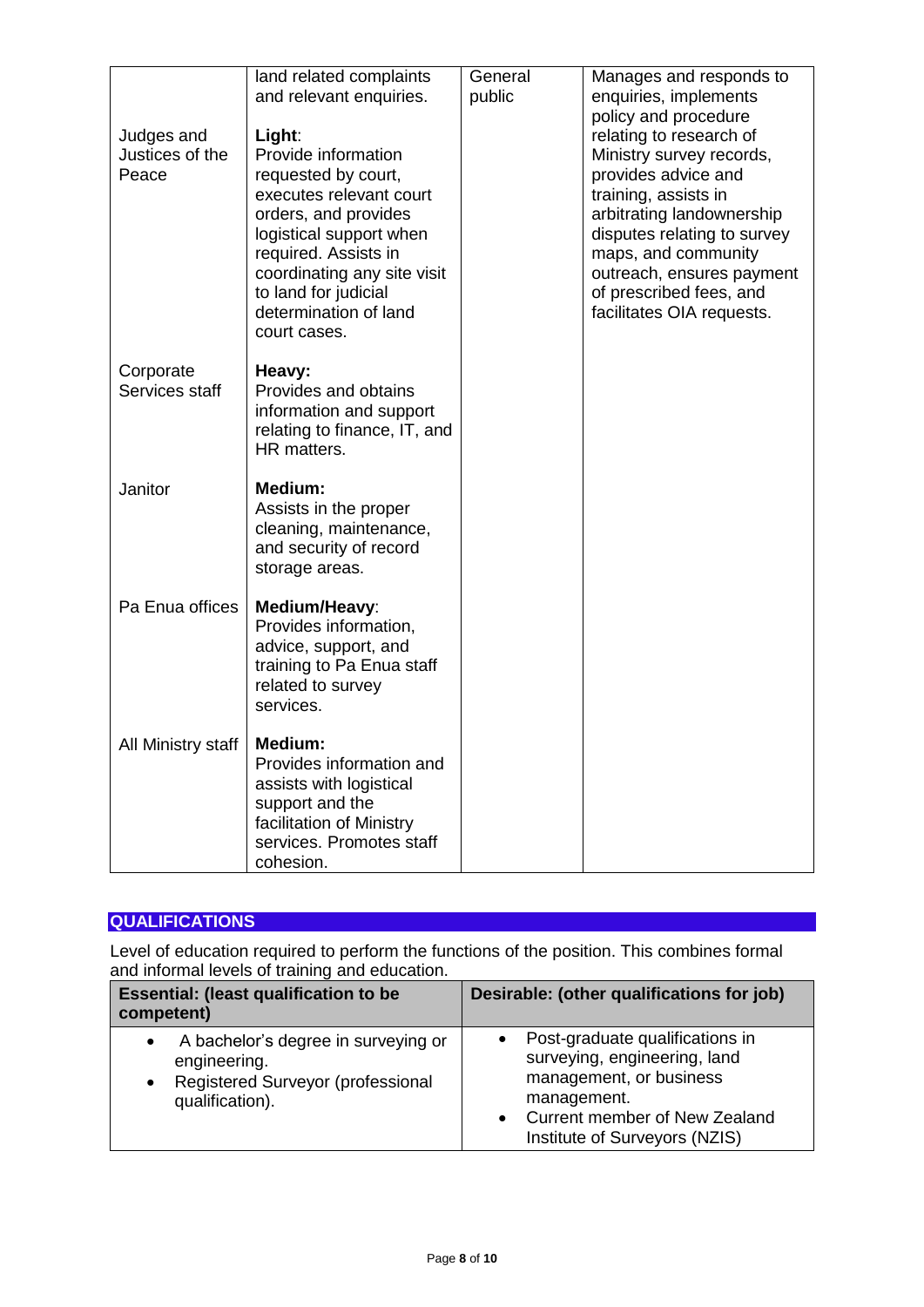### **EXPERIENCE**

The length of practical experience and nature of specialist, operational, business support or managerial familiarity required. This experience is in addition to formal education.

| Essential: (least number of years to be<br>competent) | Desirable: (target number of years you<br>are looking for) |
|-------------------------------------------------------|------------------------------------------------------------|
| $9 - 10$ years of work experience in                  | $10 - 12$ years of work experience in                      |
| surveying, engineering, or similar role.              | surveying, engineering, or similar role.                   |

## **KEY SKILLS /ATTRIBUTES/JOB SPECIFIC COMPETENCIES**

| Level of ability     |                                                                                                                                    |
|----------------------|------------------------------------------------------------------------------------------------------------------------------------|
| required for the job |                                                                                                                                    |
| <b>Expert</b>        | Understanding of staff and records management, and relevant<br>$\bullet$<br>PSC policies.                                          |
|                      | Understands Ministry of Justice policies and procedures, role<br>٠                                                                 |
|                      | and functions, and committed to public service.                                                                                    |
|                      | Excellent attention to detail and customer service.<br>$\bullet$                                                                   |
|                      | Communicates with clarity and vision, actively listens to others<br>$\bullet$                                                      |
|                      | and responds with respect.                                                                                                         |
|                      | Takes ownership and acknowledges important outcomes of<br>٠                                                                        |
|                      | decisions.                                                                                                                         |
|                      | Ability to negotiate and solve problems quickly.<br>$\bullet$                                                                      |
|                      | Knowledge of conflict resolution, and issues that impact land<br>$\bullet$<br>and vulnerable records.                              |
|                      | Highly developed written and oral communication skills,<br>$\bullet$<br>preferably both English and Maori.                         |
|                      | Knowledge and skill in surveying, including terminology,<br>٠<br>methods, and techniques.                                          |
|                      | Knowledge of processes and procedures relating to Land<br>٠<br>Court and survey.                                                   |
|                      | Understanding and knowledge of NZ survey standards and<br>٠                                                                        |
|                      | practices.                                                                                                                         |
|                      | Knowledge of private surveyors in the Cook Islands.<br>$\bullet$                                                                   |
|                      | Knowledge of policy and guideline development and<br>$\bullet$                                                                     |
|                      | implementation, and the workings of government.                                                                                    |
|                      | Knowledge of legislation relevant to survey, including Part III<br>$\bullet$                                                       |
|                      | and the First Schedule of the Constitution of the Cook Islands;<br>Cook Islands Act 1915; Unit Titles Act 2005; Land (Facilitation |
|                      | of Dealings) Act 1970; Leases Restrictions Act 1976;                                                                               |
|                      | Definition of Aratapu, Rarotonga Act 1967; Property Act 1952;                                                                      |
|                      | Cultural and Historic Places Act 1994-95; Code of Civil                                                                            |
|                      | Procedure of the High Court Act 1981; Environment Act 2003;                                                                        |
|                      | Judicature Act 1980-81; Public Health Act 2004 - Public                                                                            |
|                      | Health Sewage (Code) Regulations 2008; and Evidence Act                                                                            |
|                      | 1968; and any related amendments, legislation, and                                                                                 |
|                      | regulation.                                                                                                                        |
|                      | Proven ability in collating factual information, reduction of raw                                                                  |
|                      | survey data, and producing reports, including the production                                                                       |
|                      | of charts, schedules and maps.<br>Models high level of accuracy, professionalism, and                                              |
|                      | $\bullet$<br>dedication to high performance and ethical behaviour.                                                                 |
| <b>Advanced</b>      | Knowledge and skill in Cadastral platforms (e.g. Autocad).<br>$\bullet$                                                            |
|                      | Ability to work in harmony with conflicting perspectives and<br>$\bullet$                                                          |
|                      | diverse activities in a large organization.                                                                                        |
|                      | Ability to prioritize and multitask, and work both independently<br>$\bullet$                                                      |
|                      | and cooperatively.                                                                                                                 |